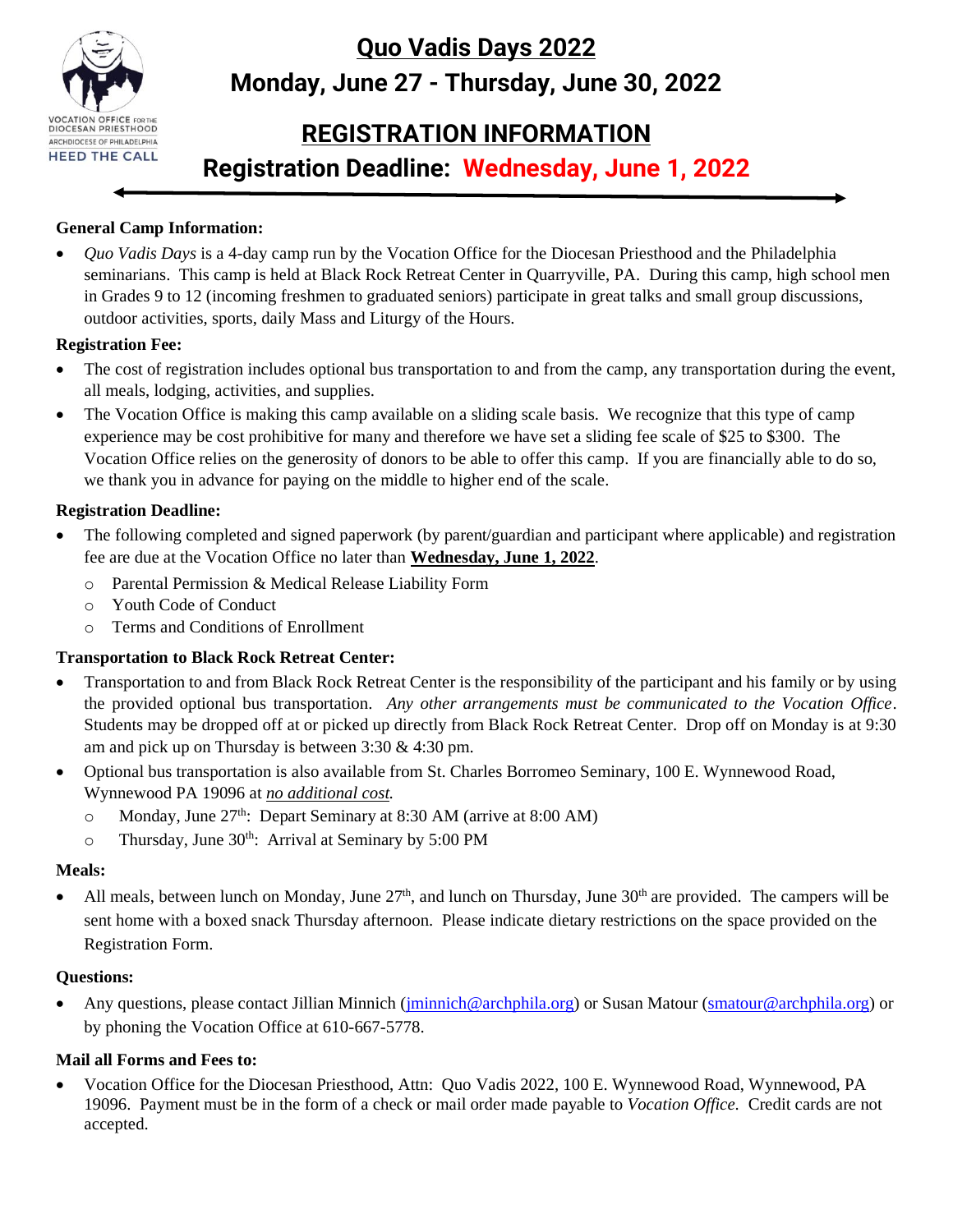

# *Quo Vadis Days: Monday, June 27 - Thursday, June 30, 2022 Parental Permission & Medical Release Liability Form*

# **PARTICIPANT INFORMATION:**

| Parent/Guardian Name(s): Parent E-Mail: Parent E-Mail:                                                                                                                                                                                                                                                                                                                                                                                                     |                                                                                                              |
|------------------------------------------------------------------------------------------------------------------------------------------------------------------------------------------------------------------------------------------------------------------------------------------------------------------------------------------------------------------------------------------------------------------------------------------------------------|--------------------------------------------------------------------------------------------------------------|
|                                                                                                                                                                                                                                                                                                                                                                                                                                                            |                                                                                                              |
| Home Phone: <u>New York: Parent Cell Phone:</u> Parent Cell Phone: New York: New York: New York: New York: New York: New York: New York: New York: New York: New York: New York: New York: New York: New York: New York: New York:                                                                                                                                                                                                                         |                                                                                                              |
| Adult Shirt Size S M L XL XXL Past Quo Vadis Experience: 2018 2019 2020 2021                                                                                                                                                                                                                                                                                                                                                                               |                                                                                                              |
| <b>Gluten Free Hosts</b> (please select one): $\Box$ I will need Gluten Free hosts $\Box$ I do not need Gluten Free hosts                                                                                                                                                                                                                                                                                                                                  |                                                                                                              |
| <b>TRANSPORATION INFORMATION:</b>                                                                                                                                                                                                                                                                                                                                                                                                                          |                                                                                                              |
| Transportation to and from Black Rock Retreat Center is the responsibility of the participant and his family or by using<br>the provided optional bus transportation. Optional bus transportation provided from St. Charles Borromeo Seminary at<br>no additional cost. Please indicate below the method by which your son will be traveling to Black Rock Retreat Center.                                                                                 |                                                                                                              |
| <b>Monday: Transportation to Camp</b> (please select one):                                                                                                                                                                                                                                                                                                                                                                                                 | Thursday: Transportation Home (please select one):                                                           |
| I will drop by son off at Black Rock at 9:30 am                                                                                                                                                                                                                                                                                                                                                                                                            | I will pick up my son at Black Rock by 4:30 pm                                                               |
| Bus: St. Charles Seminary (Wynnewood) 8:30 am                                                                                                                                                                                                                                                                                                                                                                                                              | Bus: St. Charles Seminary (Wynnewood) 5:00 pm                                                                |
| <b>Permission to Transport During Quo Vadis Days Camp</b><br>During the course of the camp, there may be opportunities to go offsite for various teambuilding activities. There is no<br>additional fee for this transportation. Please check below:                                                                                                                                                                                                       |                                                                                                              |
| As the parent(s)/guardian(s) of the child named above, $I$ (we) give consent to the Vocation Office to transport my (our)<br>son offsite during Quo Vadis Days through vans, buses, or other forms of transportation available to the activity. I (we)<br>understand that the driver and chaperones will follow all Archdiocesan transportation and youth protection policies during<br>transportation of my (our) son during and throughout the activity. |                                                                                                              |
|                                                                                                                                                                                                                                                                                                                                                                                                                                                            | I (we) give permission for my (our) son to be transported to offsite locations for team building activities. |

# **GENERAL HEALTH & MEDICAL HISTORY FORM**

*If the participant has been under the care of a physician within the past 12 months and there is any question about restriction, please attach a statement from the physician indicating restrictions and noting any pertinent recommendations*.

Health Insurance: Policy Number: Policy Number:

Participant's Physician: Departicipant's Physician: Phone Number: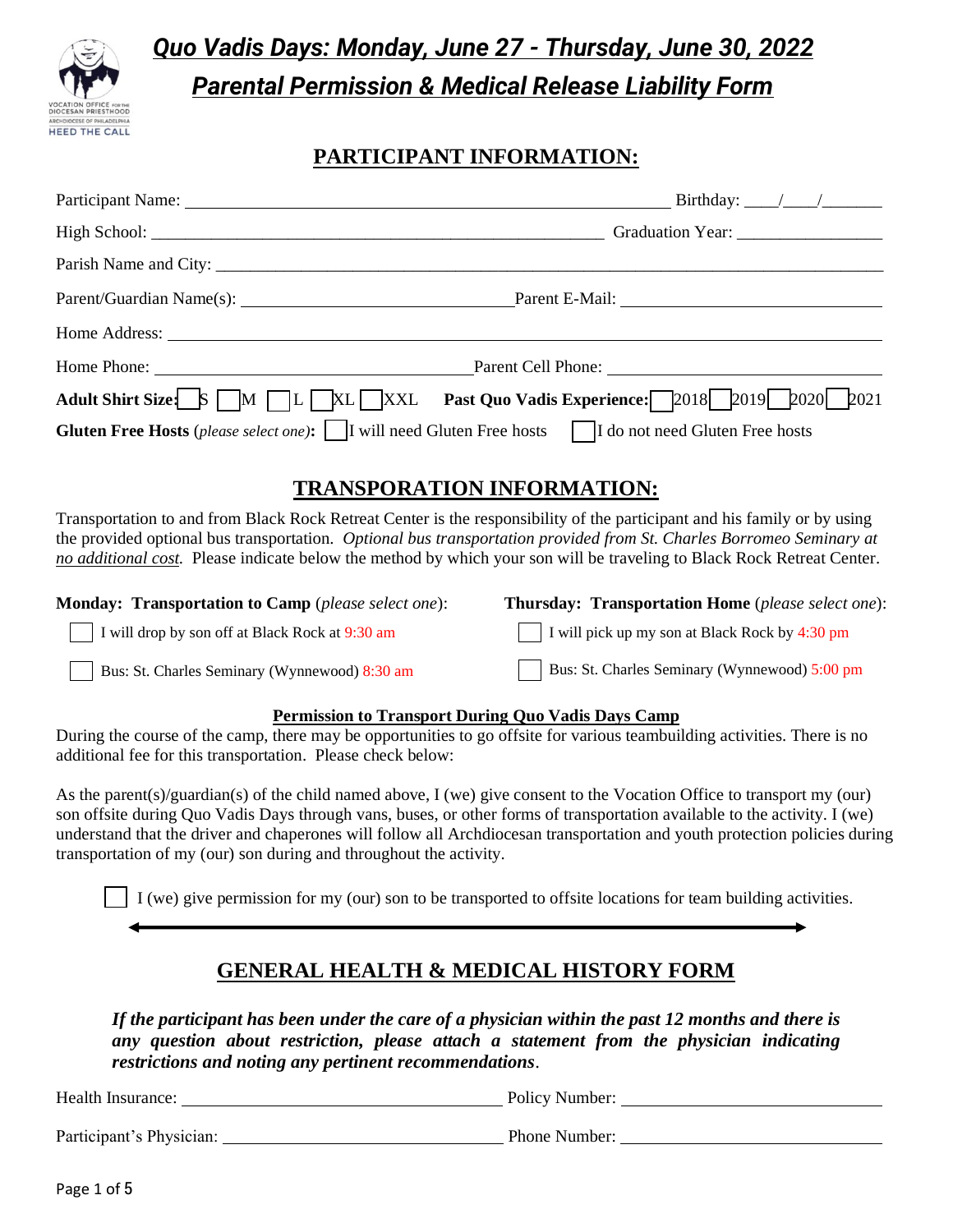| <b>Known allergies:</b>                                                                                                                                                                                                                             |
|-----------------------------------------------------------------------------------------------------------------------------------------------------------------------------------------------------------------------------------------------------|
| Drugs   Plants   Animals<br>Insects<br>Food<br>Other                                                                                                                                                                                                |
| Please specify allergen, reaction, and medication(s) used to treat (please bring medication in original container):                                                                                                                                 |
| <b>Medication Use:</b> Please list medication(s) used, including insulin. All medications must be brought in original container<br>with prescription and/or store label. Use back of form if needed.                                                |
|                                                                                                                                                                                                                                                     |
|                                                                                                                                                                                                                                                     |
|                                                                                                                                                                                                                                                     |
| Please check if participant is prone to any of the following conditions:                                                                                                                                                                            |
| <b>Upset Stomach</b><br>Frequent headaches<br>Fainting                                                                                                                                                                                              |
| Convulsions<br>High blood pressure<br>Asthma/Respiration problems                                                                                                                                                                                   |
| Restlessness/Sleepwalking<br>Heart problems<br>Other (i.e. resent concussion)                                                                                                                                                                       |
|                                                                                                                                                                                                                                                     |
| If any of the above are checked, please give details: ___________________________                                                                                                                                                                   |
|                                                                                                                                                                                                                                                     |
| <b>Dietary Restrictions:</b> Please provide any dietary restrictions <i>(ie, dairy, gluten, eggs, etc)</i> :                                                                                                                                        |
| Special Circumstances: Please provide any known physical, mental, social difficulties or other information which may<br>affect participation and/or for which special consideration should be given (please explain on additional sheet if needed): |
|                                                                                                                                                                                                                                                     |
| Over the Counter Medication: Knowing that the following will be administrated by a registered nurse, I give<br>permission for my son to receive the following:                                                                                      |
| Tylenol   Mylanta   Rolaids<br>Advil<br>Tums<br>Imodium                                                                                                                                                                                             |
| <b>EMERGENCY CONTACT:</b>                                                                                                                                                                                                                           |
| I (we) understand that I (we) am (are) the primary contact(s) for my (our) son, but in the event I (we) cannot be reached,<br>the following person is authorized to act on my behalf:                                                               |
| The Emergency Contact should be someone other than a parent / guardian.                                                                                                                                                                             |
|                                                                                                                                                                                                                                                     |
| <u> 1989 - Johann Barnett, fransk politik (d. 1989)</u><br>Address:                                                                                                                                                                                 |

Cell Phone: Relation to Participant: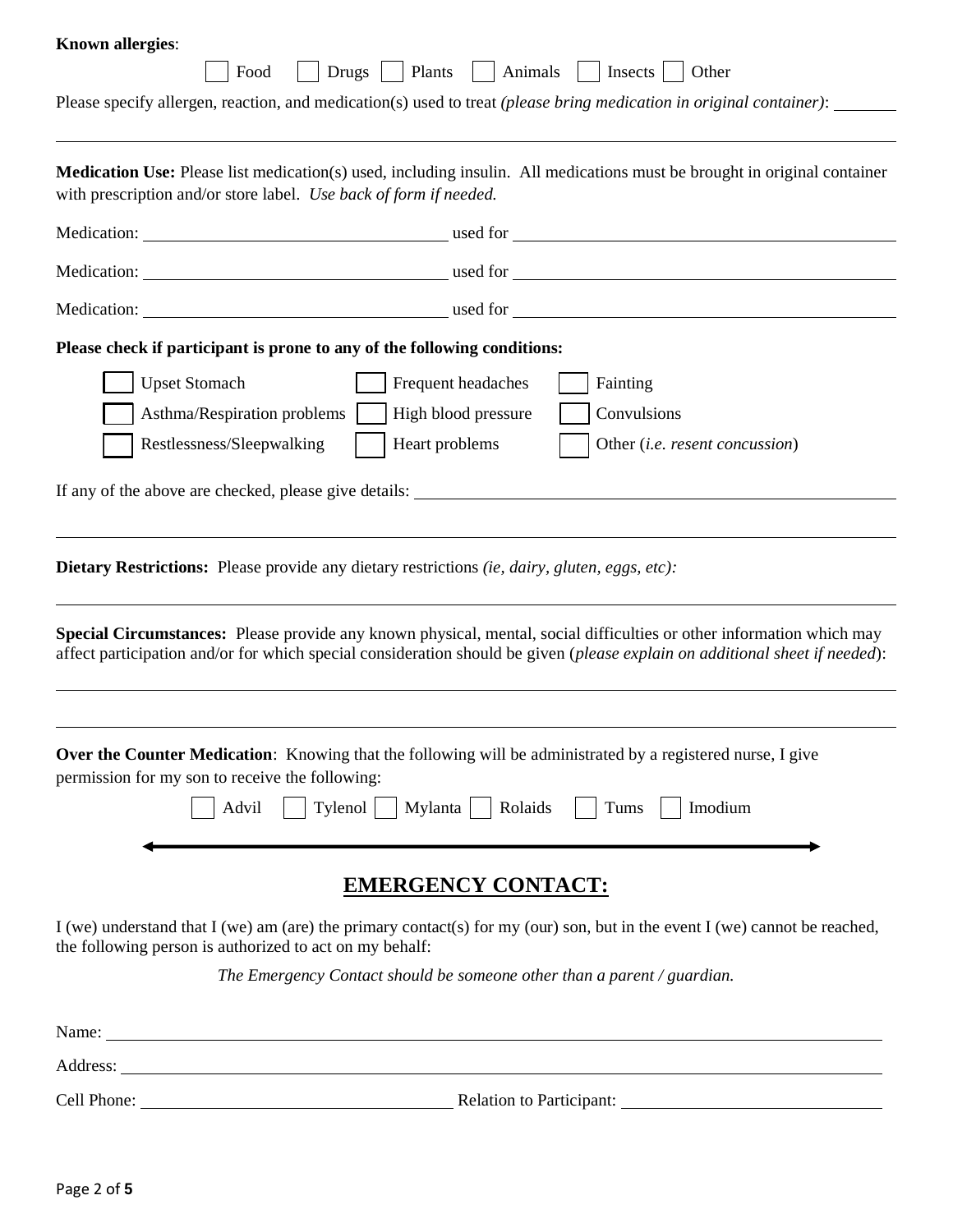# **LIABILITY RELEASE:**

I, \_\_\_\_\_\_\_\_\_\_\_\_\_\_\_\_\_\_\_\_\_, as the participant at Quo Vadis Days Camp, will assume responsibility for restricting any activities agreed upon and listed above or on attached paperwork. I will exercise good judgment regarding my own health, safety and well-being, while participating in this program.

I (we), as parent(s)/legal guardian(s) of \_\_\_\_\_\_\_\_\_\_\_\_\_\_\_\_\_\_\_\_\_\_\_\_\_\_\_\_\_\_\_, grant permission for him to participate in *Quo Vadis Days* at BlackRock Retreat Center, 1345 Kirkwood Pike, Quarryville, PA 17566 from Monday, June 27, 2022 - Thursday, June 30, 2022. I (we) understand that he may not leave early without my (our) written permission.

In the event of a medical emergency, I (we) authorize a call may be made to 911 for emergency medical attention and consent to my (our) son receiving necessary medical treatment until I (we) or the emergency contact listed above can be notified, and I (we) agree to be responsible for the payment of such treatment.

Parent/Guardian Name:

Parent/Guardian Signature:

Participant Name:

Participant Signature: Date: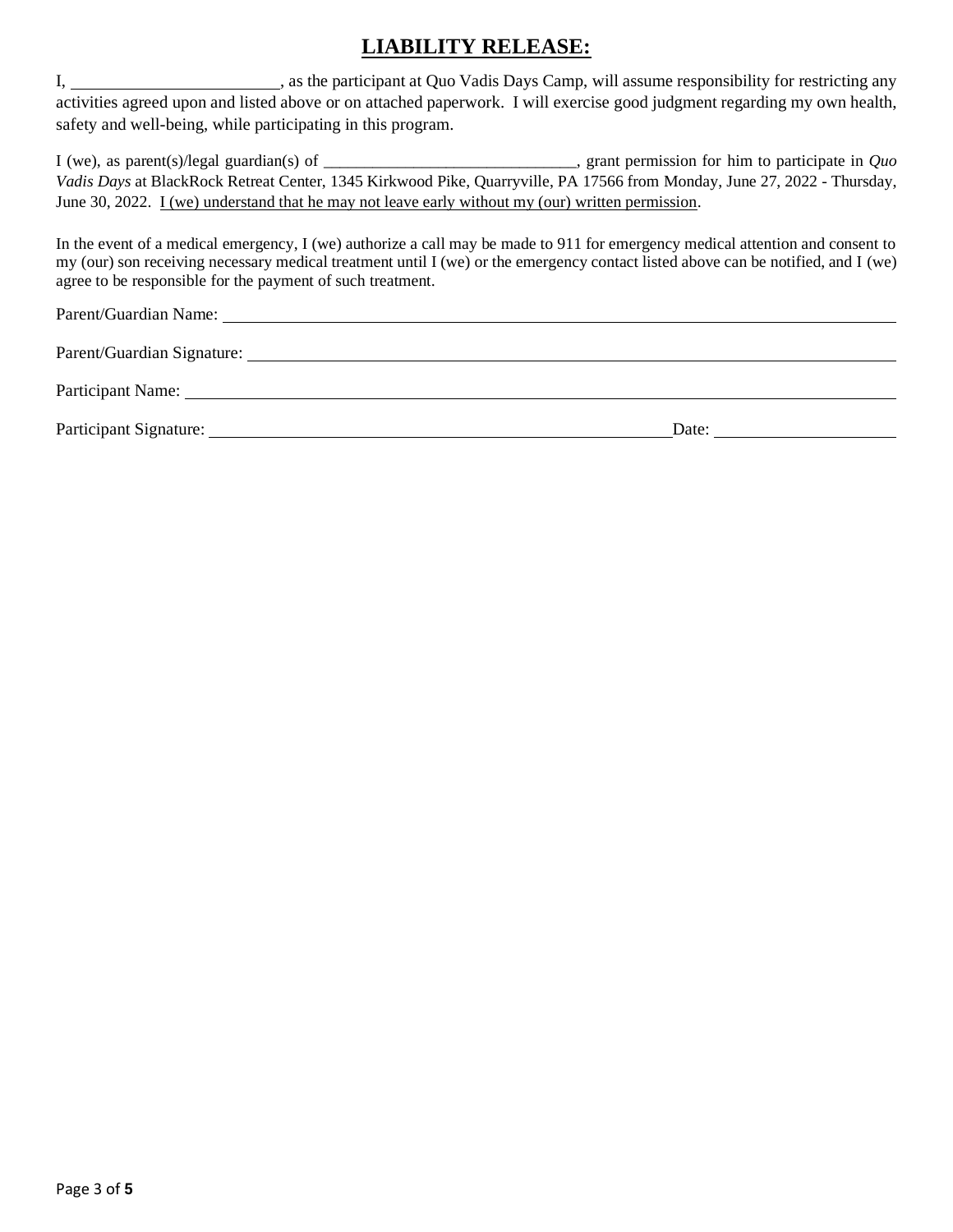

# *Quo Vadis Days: Monday, June 27 - Thursday, June 30, 2022 Youth Code of Conduct*

### **Youth Participants WILL:**

- Project an image of Christian consideration, sensitivity, and respect to everyone and to the property around them through language, dress, and behavior.
- Respect other persons and/or property.
- Adhere to any COVID-19 precautions in place at the time of the camp.
- Adhere to stated curfews.
- Attend all scheduled activities, arriving promptly, and staying for the entire activity.
- Heed any and all directions of Vocation Office staff, seminarians, clergy and Black Rock Retreat staff.
- Be aware of noise levels in lobbies, hallways, and sleeping areas, especially later in the evenings.
- Maintain the spirit of the event.
- Report problems of any kind to a trusted adult.

#### **Youth Participants WILL NOT:**

- Use foul/inappropriate language.
- Possess weapons of any kind.
- Purchase, possess, consume, or distribute alcohol and/or illegal drugs.
- Engage in any form of bullying or any form of sexual activity or peer sexual harassment, or any kinds of inappropriate touching or harassment.
- Engage in behavior that could result in injury to him and/or other camp participants and/or chaperones.
- Damage or deface property. Damage or defacing of property will be the financial responsibility of the participant involved and his parents/legal guardians.
- Leave the premises unless accompanied by an adult leader, parent or legal guardian.
- Visit or gather in sleeping rooms with other Quo Vadis Days staff or participants, or any other individuals at Black Rock Retreat Center.

#### **Youth Participant Sanctions for Non-Compliance:**

If a young person violates the Youth Code of Conduct, any or all of the following sanctions may be implemented:

- Dismissal of the youth from event and possibly future events (whereby it would become the responsibility of parent/guardian to ensure timely, accompanied, and safe transportation home).
- Minor violations of the Rules of Conduct will be judged at the discretion of the Vocation Director with the collaboration of other chaperones for minor punishments. Minor punishments may include the non-participation of the participant for one or more of the activities. Punishments may also take the form of cleaning and writing apologies.

My (our) signature below acknowledges that I (we) understand and agree with the terms of the Code of Conduct. I (we) realize and agree that if I (we) / my (our) son violates these rules as determined by the Vocation Office for the Diocesan Priesthood and/or Black Rock Retreat Center, I (he) may lose the privilege of attending a scheduled activity or may be sent home at my (our) family's expense. I (we) also understand that I (we) will be responsible for all financial and other consequences of my / his behavior, including damages to the building, facilities, or property.

| Participant Name:             |       |
|-------------------------------|-------|
|                               |       |
|                               |       |
| Signature of Parent/Guardian: | Date: |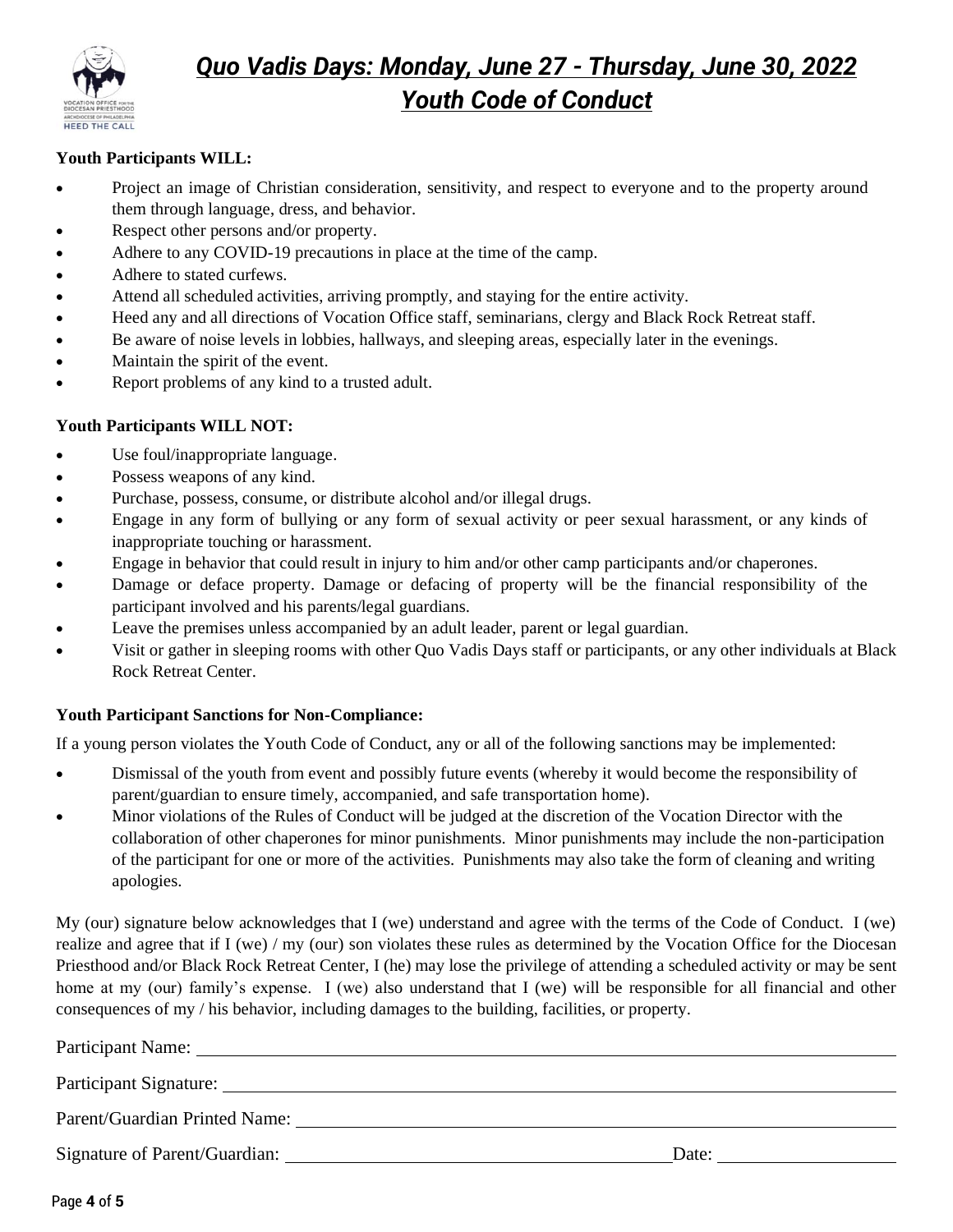

# *Quo Vadis Days June 27 - June 30, 2022*

# *Terms and Conditions of Enrollment & Release of Liability*

#### **Assumption of Risk**

I (we) understand that part of the camp experience involves activities, arrangements, and interactions that may be new to my (our) son, and that they come with certain risks and uncertainties beyond what my (our) son may be used to dealing with at home. A large component of this is team building activities, but it is not exclusive of this component. I (we) am (are) aware of these risks, and I (we) am (are) assuming them on behalf of my (our) son. I (we) understand that neither Black Rock Retreat Center, the Vocation Office for the Diocesan Priesthood, nor the Archdiocese of Philadelphia are responsible to provide insurance or financial assistance related to any of these risks, and expressly waive any claim for such compensation. I (we) realize that no environment is risk free, and so I (we) have instructed my (our) son on the importance of abiding by the camp's rules, and I (we) and my (our) son both agree that he is familiar with these rules and will obey them.

#### **Trip and Photo Permission**

I (we), as the parent(s)/guardian(s), give permission for my (our) son to participate in all activities of *Quo Vadis Days* at Black Rock Retreat Center.

I (we), as the parent(s)/guardian(s), give permission to have photographs/videos and audio-recordings taken of my (our) son which will be used in printed materials, on social media, or for other media for promotional purposes for the Vocation Office of the Diocesan Priesthood, St. Charles Borromeo Seminary, or the Archdiocese of Philadelphia.

### **Waiver and Release**

I (we), on behalf of myself (ourselves), my (our) heirs, next of kin, spouse, and legal representatives, hereby release, waive, discharge from, and agree not to sue Black Rock Retreat Center, the Archbishop of Philadelphia, or the Vocation Office for the Diocesan Priesthood or any lessor of the premises, along with their respective affiliates, successors, and assigns, and their respective members, directors, officers, employees, volunteers, agents, contractors, and representatives (collectively "Released Parties") for any and all claims, costs, liability, or damages of any injury, illness (including COVID-19), death, or loss of property resulting, directly or indirectly, from any activities of *Quo Vadis Days* at Black Rock Retreat Center except if caused by the gross negligence or intentional

misconduct of any of the Released Parties which shall not be imputed to the other Released Parties.

#### **Indemnity**

If, despite the Waiver and Release above, I (we) or anyone on my (our) behalf makes a claim against any of the Released Parties, I (we) will indemnify, save, and hold harmless each of the Released Parties from any litigation expenses, attorney fees, loss, liability, damage, judgment or cost which may be incurred as the result of such claim.

#### **Severability**

These Terms and Conditions of Enrollment are intended to be as broad and inclusive as is permitted by applicable law and that if any portion thereof is held invalid, it is agreed that the balance shall, notwithstanding, continue in full legal force and effect.

#### **Personal Property**

Black Rock Retreat Center, the Vocation Office for the Diocesan Priesthood and the Archdiocese of Philadelphia are not responsible for lost or stolen property (cameras, etc.). Cell phones are NOT allowed during *Quo Vadis Days* and are only to be used with permission of one of the chaperones.

#### **Cancellation, billing, and refund policies**

The non-refundable registration fee for the camp is due by **June 1, 2022**. In the event *Quo Vadis Days* Camp is cancelled due to reasons involving COVID-19, however, by Black Rock Retreat Center, the Vocation Office for the Diocesan Priesthood or the Archdiocese of Philadelphia, participants may receive a partial refund *(amount to be determined at the time)*. Cancellation will be determined by considering and following local, state, and national policies involving COVID-19.

A \$35 charge will be made on any returned checks.

There is no allowance or refund for any absences, missed days, late arrival, dismissal, partial week, or early withdrawal of participant during the *Quo Vadis Days*.

By signing below, I (we) state that I (we) have read and understood the Terms and Conditions of the *Quo Vadis Days* Camp, as specified above, and held from June 27 - June 30, 2022.

Printed name of Parent or Guardian

Signature of Parent or Guardian

Date